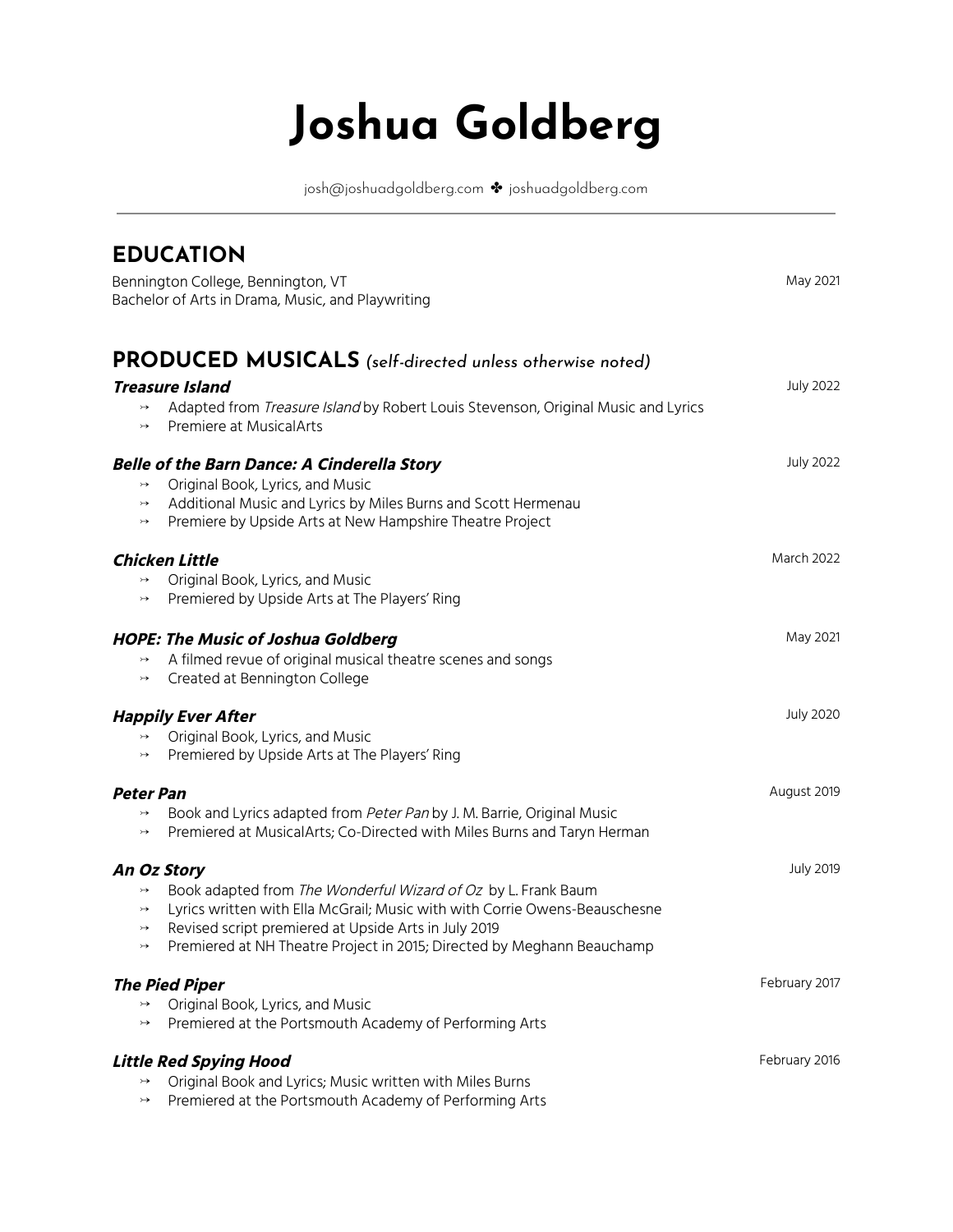|                                      | Original Book and Lyrics; Music written with Miles Burns                                                                           | April 2015                                                                            |
|--------------------------------------|------------------------------------------------------------------------------------------------------------------------------------|---------------------------------------------------------------------------------------|
| $\rightarrowtail$                    | Premiered at the Portsmouth Academy of Performing Arts                                                                             |                                                                                       |
|                                      | <b>ADDITIONAL PLAYS &amp; MUSICALS</b>                                                                                             |                                                                                       |
| $\rightarrow$                        | <b>Evelyn June Wants A Charmed Life</b><br>Original Play                                                                           | May 2021                                                                              |
|                                      | A Little Sip of Rain<br>Original Book, Lyrics, and Music                                                                           | December 2020                                                                         |
| $\rightarrowtail$                    | <b>Blood Moon</b><br>Original Book, Lyrics, and Music                                                                              | May 2020                                                                              |
| $\rightarrowtail$                    | <b>Hans Christian Andersen's The Little Mermaid</b><br>Book adapted from The Little Mermaid by Andersen; Original Lyrics and Music | February 2020                                                                         |
| <b>Snow Day</b><br>$\rightarrowtail$ | Book co-written with Brittney Danis, original Music and Lyrics                                                                     | February 2018                                                                         |
|                                      | <b>The Woodman</b>                                                                                                                 | December 2017                                                                         |
| $\rightarrowtail$                    | Inspired by The Wonderful Wizard of Oz by L. Frank Baum                                                                            |                                                                                       |
|                                      |                                                                                                                                    |                                                                                       |
|                                      | <b>ADDITIONAL DIRECTING</b>                                                                                                        |                                                                                       |
| <b>Pippin</b>                        |                                                                                                                                    |                                                                                       |
| $\rightarrowtail$                    | Music and Lyrics by Stephen Schwartz, Book by Roger O. Hirson<br>Performed by Upside Arts at New Hampshire Theatre Project         |                                                                                       |
|                                      | Salt Off a Bird's Tail                                                                                                             |                                                                                       |
|                                      | Written by Ruby Lee Lowenstein, produced by Bennington College                                                                     |                                                                                       |
| Alice                                |                                                                                                                                    |                                                                                       |
| $\rightarrow$                        | Book adapted by Miles Burns from Alice's Adventures in Wonderland and                                                              |                                                                                       |
| $\rightarrow$                        | Through the Looking Glass by Lewis Carroll<br>Music and Lyrics by Miles Burns and Scott Hermenau                                   |                                                                                       |
| $\rightarrowtail$<br>$\rightarrow$   | Wrote additional music material, produced, and co-designed<br>Performed at Bennington College                                      |                                                                                       |
|                                      |                                                                                                                                    |                                                                                       |
| <b>Smile</b><br>$\rightarrowtail$    | Book and Lyrics by Howard Ashman, Music by Marvin Hamlisch                                                                         |                                                                                       |
| $\rightarrowtail$<br>$\rightarrow$   | Produced as a teen "Student Works" production<br>Performed at the Portsmouth Academy of Performing Arts                            |                                                                                       |
|                                      | <b>Birds of a Feather</b>                                                                                                          | <b>July 2022</b><br>Spring 2021<br>November 2019<br><b>July 2018</b><br>February 2015 |
| $\rightarrowtail$                    | Music and Scenes by Miles Burns and Scott Hermenau                                                                                 |                                                                                       |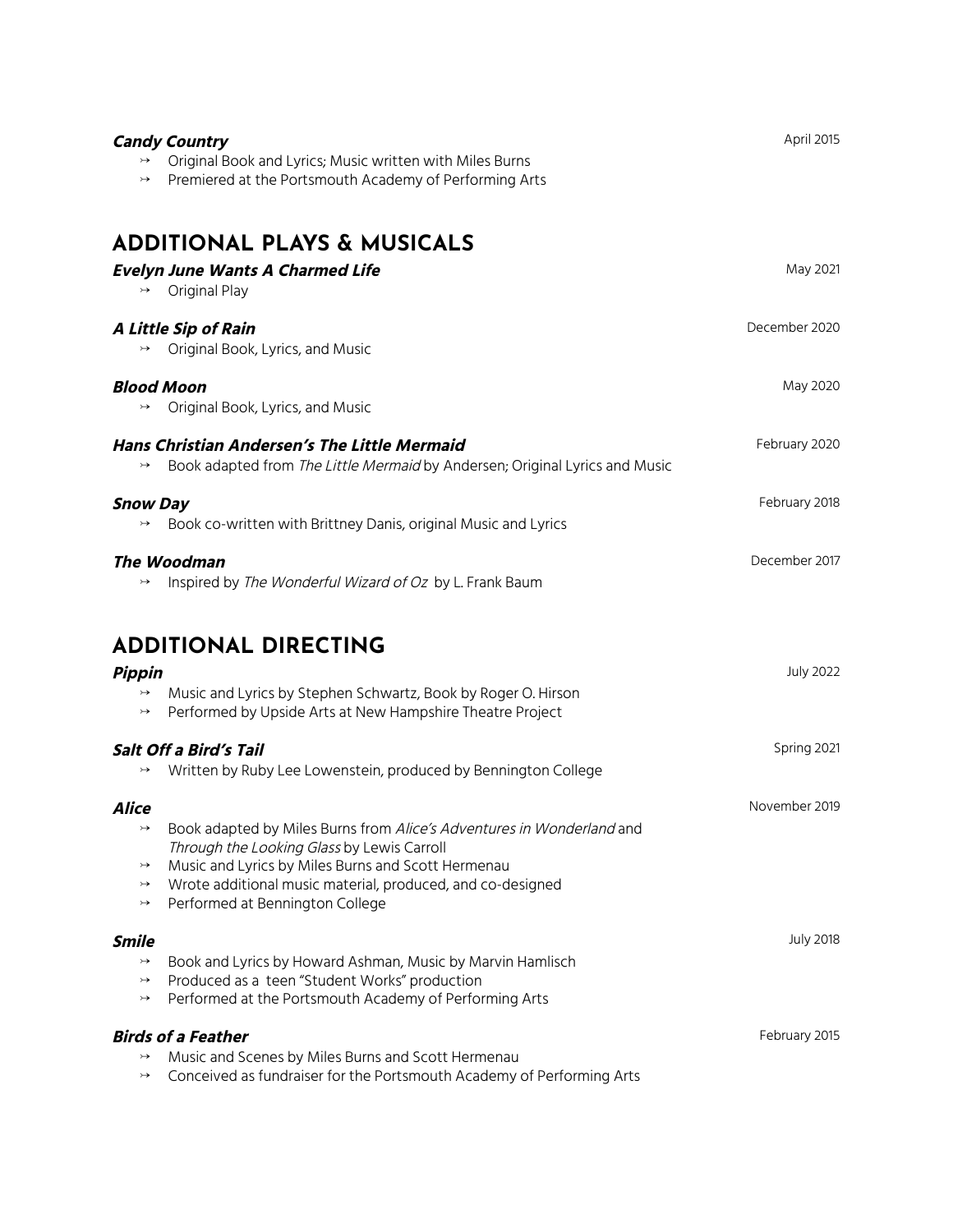## **SELECTED MUSIC COMPOSITIONS**

| "Balloons, Downstream, Jubilation"<br>Three movements for piano and violin<br>$\rightarrow$                                                                                                  | May 2020          |
|----------------------------------------------------------------------------------------------------------------------------------------------------------------------------------------------|-------------------|
| "It was not Death" & "Hope is the thing with feathers"<br>For piano and voice; lyrics by Emily Dickinson<br>$\rightarrowtail$                                                                | <b>March 2020</b> |
| "Apple Tree"<br>For piano and voice<br>$\rightarrow$                                                                                                                                         | November 2019     |
| <b>SCENIC DESIGN</b>                                                                                                                                                                         |                   |
| <b>Our Friend Monica</b><br>Written by Eloise Gibbin and Directed by Lillie Brown<br>$\rightarrow$<br>Part of the Bennington Plays Festival, unproduced due to Covid-19<br>$\rightarrowtail$ | May 2020          |
| <b>SELECTED STAGE MANAGEMENT</b> (full resume available upon request)                                                                                                                        |                   |
| <b>Last Five Years</b><br>Written by Jason Robert Brown; Dir. Joe Coppola; Bennington College<br>$\rightarrow$                                                                               | May 2019          |
| Stain_Stay In<br>Written by Honor Levy; Dir. Christine Sikking; Bennington College                                                                                                           | <b>March 2019</b> |
| <b>Once On This Island</b><br>Written by Lynn Ahrens and Stephen Flaherty<br>$\rightarrow$<br>Dir. Alden Caple; Portsmouth High School<br>$\rightarrowtail$                                  | May 2017          |
| <b>Disney's High School Musical</b><br>Dir. Alden Caple; Portsmouth High School<br>$\rightarrow$                                                                                             | November 2017     |

## **SELECTED ACTING** *(full resume available upon request)*

| <b>Ladislav Sipos</b>          | She Loves Me      | <b>Bennington College</b>     | May 2018          |
|--------------------------------|-------------------|-------------------------------|-------------------|
| <b>Charles Guiteau</b>         | Assassins         | <b>Bennington College</b>     | December 2017     |
| <b>Sir Robin/Dance Captain</b> | Spamalot          | Seacoast Repertory Theatre    | August 2017       |
| <b>Father</b>                  | Violet            | Seacoast Repertory Theatre    | April 2017        |
| <b>Dutchy</b>                  | Is He Dead?       | New Hampshire Theatre Project | <b>March 2017</b> |
| <b>Leontes</b>                 | The Winter's Tale | New Hampshire Theatre Project | June 2016         |
| <b>Old Gentlemen/Rhino</b>     | Rhinoceros        | New Hampshire Theatre Project | May 2015          |